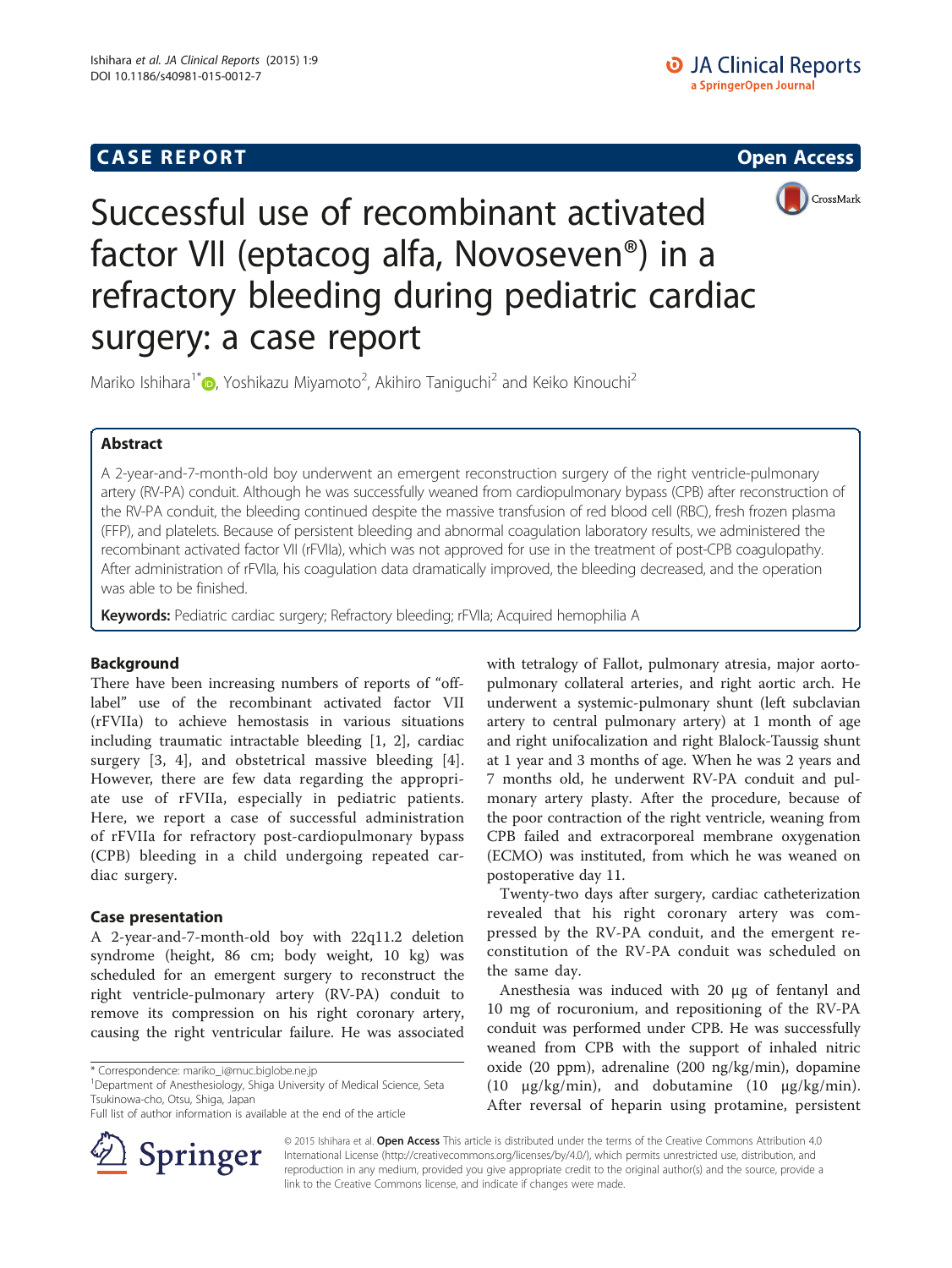hemorrhage over 40 ml/kg/h continued for 3 h despite continuous massive administration of red blood cell (RBC), fresh frozen plasma (FFP), and platelets. At that time, abnormal coagulation tests were noted with prothrombin time (PT) of 36 % and international normalized ratio of PT (PT-INR) of 1.73, activated partial thromboplastin time (APTT) of 173 s, and fibrinogen was 172 mg/dl. The platelet count was 97,000/μL. As a rescue treatment to reduce bleeding and to correct his coagulation abnormality, a single dose of 100 μg/kg of rFVIIa was intravenously administered. One hour later, coagulation tests were almost normalized as shown in Table 1 and the hemorrhage decreased to 5–10 ml/kg/h, and the operation was finished with the open sternum. He was transferred to the Pediatric Intensive Care Unit (PICU).

CPB time was 340 min, and his body temperature during CPB was 32 °C. Operation time was 639 min, and anesthesia time was 688 min. Total blood loss was 1480 ml, and required blood products were RBC 690, FFP 725, and platelets 250 ml, respectively.

Five hours after the administration of rFVIIa, coagulation data were comparable to the preoperative values (Table 1) and the total bleeding dose was less than 1 ml/kg/h. No additional rFVIIa was necessary. No thromboembolic events were noted after its administration.

Fifty-two days after the second surgery, his sternum and skin were able to be closed, and he was discharged from PICU on day 157.

### Discussion

We reported the use of rFVIIa in a child complicated with persistent bleeding after cardiac surgery under CPB. Because massive transfusion of FFP and platelets failed to control post-CPB bleeding, we decided to use rFVIIa though we knew that post-CPB coagulopathy was not a licensed indication. In this case, rFVIIa was administrated without previous parental informed consent for its use. The administration of rFVIIa dramatically improved his coagulation data and reduced blood loss.

Recombinant FVIIa is a hemostatic agent developed for the treatment of hemophilia A or B with inhibitors

(antibodies) to coagulation factor VIII or IX. Currently, it is also approved to patients with congenital factor VII deficiency or the patients who have acquired antibodies to factor VIII, which is called as acquired hemophilia A. Furthermore, there have been increasing numbers of reports describing the off-label use of rFVIIa, which was effective in controlling refractory bleeding in nonhemophilic patients [[1](#page-3-0)–[4](#page-3-0)].

Recombinant FVIIa is considered to work by two mechanisms (Fig. [1\)](#page-2-0): tissue factor (TF)-dependent and independent mechanisms. In the TF-dependent mechanism, FVIIa/TF complexes activate coagulation factors IX and X and activated factor X combines with factor V, resulting in an increase of thrombin generation. In the TF-independent mechanism, FVIIa can directly activate factor X on the platelet surface without the presence of TF. These mechanisms activate and aggregate platelets, resulting in formation of stabilized clots [[5](#page-3-0)].

Uncontrolled bleeding after CPB is a critical problem especially in young children undergoing complex cardiac repair. The proposed mechanisms of the post-CPB coagulopathy in these young patients include (1) large circuit priming volume compared to the circulating blood volume, leading to dilution of platelets and coagulation factors; (2) long, complex cardiac repairs with extensive suture lines; (3) effects of hypothermia on both plasma coagulation factors and platelet function; (4) consumption of coagulation factors due to tissue injury, contact activation, and transfusion of suctioned pericardial blood; and (5) residual heparin or other anticoagulants [[3, 5](#page-3-0)]. Adding to the repeated procedures, our patient was on the ECMO until 11 days before and underwent cardiac catheterization a few hours before the surgery in the unstable hemodynamic and debilitating state. These conditions might have further influenced the coagulation derangement, as partly shown by the abnormal data of PT, PT-INR, and APTT before surgery (Table 1).

There is no consensus on how to manage post-CPB coagulopathy in pediatric patients. The transfusion of platelets is the initial treatment for ongoing bleeding after adequate heparin neutralization in many

Table 1 Coagulation profile before and after administration of rFVIIa

| <b>A WIND A CONSUMING I</b> TO MOTOR OUT OF STATE STATE STATES IN THE STATE OF THE STATE OF THE STATE OF THE STATE OF |       |                         |                |                 |                  |                  |
|-----------------------------------------------------------------------------------------------------------------------|-------|-------------------------|----------------|-----------------|------------------|------------------|
|                                                                                                                       |       | Normal value            | Before surgery | Prior to rFVIIa | 1 h after rFVlla | 5 h after rFVIIa |
| Platelet                                                                                                              | /ul   | $130 - 400 \times 10^3$ | 438,000        | 97,000          | 110,000          | 218,000          |
| PT                                                                                                                    | $\%$  | $80 - 120$              | 53             | 36              | >120             | 81               |
| PT-INR                                                                                                                |       | $0.9 - 1.1$             | 1.37           | 1.73            | 0.82             | 1.10             |
| APTT                                                                                                                  |       | $25 - 45$               | 64             | 173             | 44               | 32               |
| Fibrinogen                                                                                                            | mg/dl | 180-360                 | 308            | 172             | 229              | 228              |

rFVIIa recombinant activated coagulation factor VII, PT prothrombin time, PT-INR international normalized ratio of PT, APTT activated partial thromboplastin time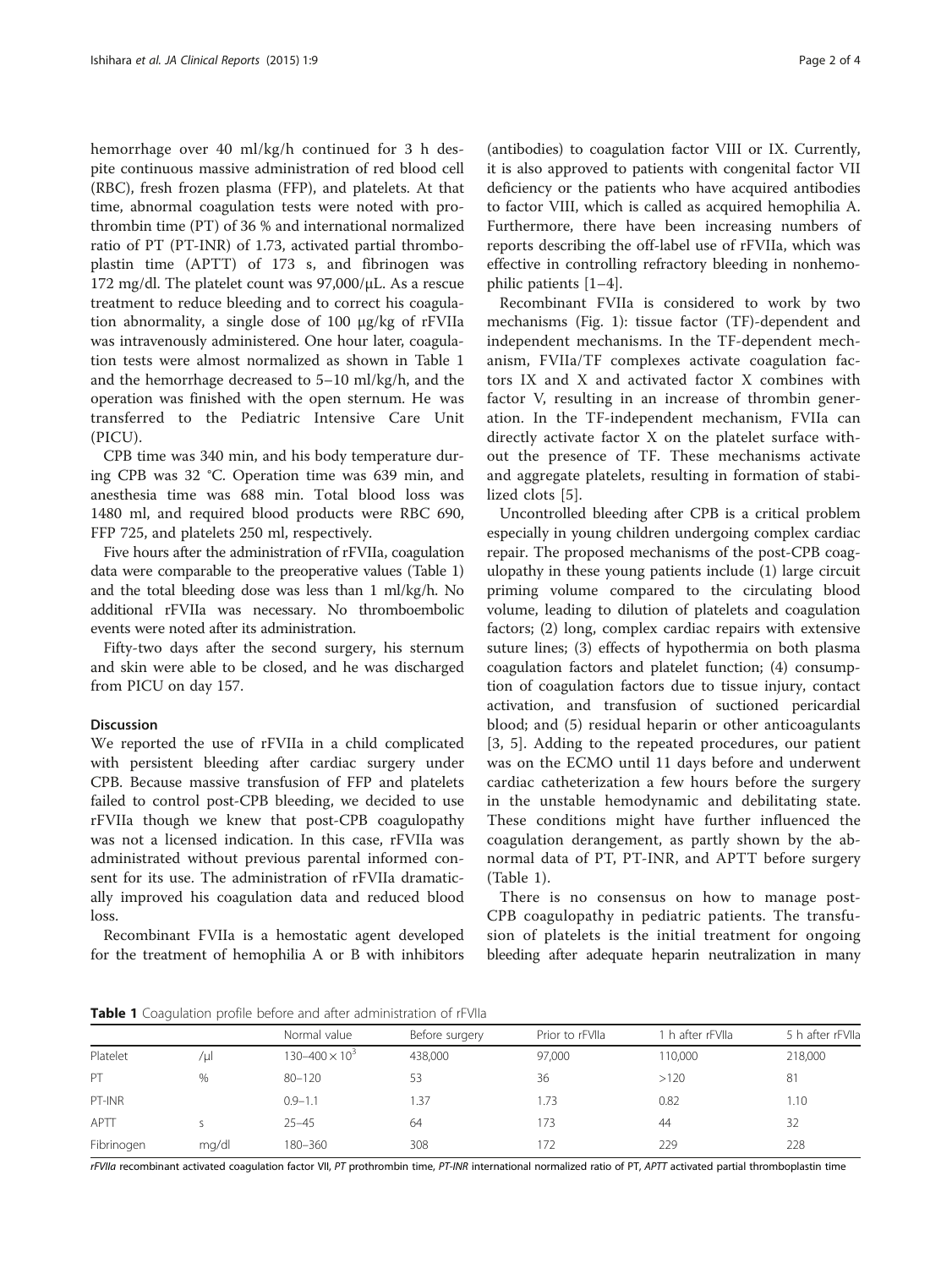<span id="page-2-0"></span>

institutions [\[3, 6\]](#page-3-0). However, if bleeding continues despite platelet administration, institutions vary in their transfusion approach.

The congenital Cardiac Anesthesia Society (CCAS) Task Force recommends that rFVIIa can be considered for the management of post-CPB bleeding refractory to maximal standard hemostatic therapy in pediatric cardiac surgery [[3\]](#page-3-0). This criterion for use of rFVIIa could be applied to our case.

It is not clear how the administration of rFVIIa worked dramatically in reducing bleeding in this case. The high dose of FVIIa might have stimulated the coagulation cascade by the activation of factors IX and X in combination with factors VIII and V through TFdependent mechanism. Or the high dose of FVIIa might have stimulated the coagulation cascade, leading to subsequent thrombin generation through TF-independent mechanism. The latter mechanism seems more plausible because this pathway is enabled only when the high dose of FVIIa is provided and does not require the presence of factors V, VIII, and IX.

To exclude the possibility of acquired hemophilia A, the measurement of antibodies to coagulation factor VIII is required, which we did not perform in this case.

Concerning the dosage of rFVIIa, Pychyńska-Pokorska et al. reported that the effective dose in cardiac surgery was 131.7 ± 69.8 μg/kg in neonates, 104.6 ± 36.0 μg/kg in infants, and  $44.6 \pm 15.3$   $\mu$ g/kg in children older than 1 year of age [[7\]](#page-3-0). A systematic literature review showed that the effective dose was 93.2 μg/kg, the frequency of

administration was 2, and the most common administration interval was 2 h [\[3](#page-3-0)]. Since neonates and infants have immature coagulation system than adults [\[3](#page-3-0)], and the plasma clearance of rFVIIa is significantly higher in children than in adults (67 ml/kg/h in children, 36.6 ml/kg/h in adults) [\[3](#page-3-0)], children might require larger dose of rFVIIa than adults to achieve appropriate hemostasis. Considering the age and body weight of our patient, our dose of 100 μg/kg is comparable with the recommended dose.

One of the complications of administering rFVIIa is a thromboembolic event [\[8](#page-3-0)], especially in the patients with ECMO [\[3\]](#page-3-0). It is stated that we should properly assess the risk-benefit of administration rFVIIa under ECMO [[9](#page-3-0)]. A thromboembolic event was not noted in our patient.

#### Conclusions

We experienced a case of a successful "off-label" use of rFVIIa in a pediatric cardiac surgery. In the case of massive post-CPB bleeding refractory to standard hemostatic therapy, the administration of rFVIIa may be taken into consideration. To accumulate the successful cases is important to define the criteria of uses of rFVIIa in the future.

### Consent

Written informed consent was obtained from the parent of the patient for publication of this case report. A copy